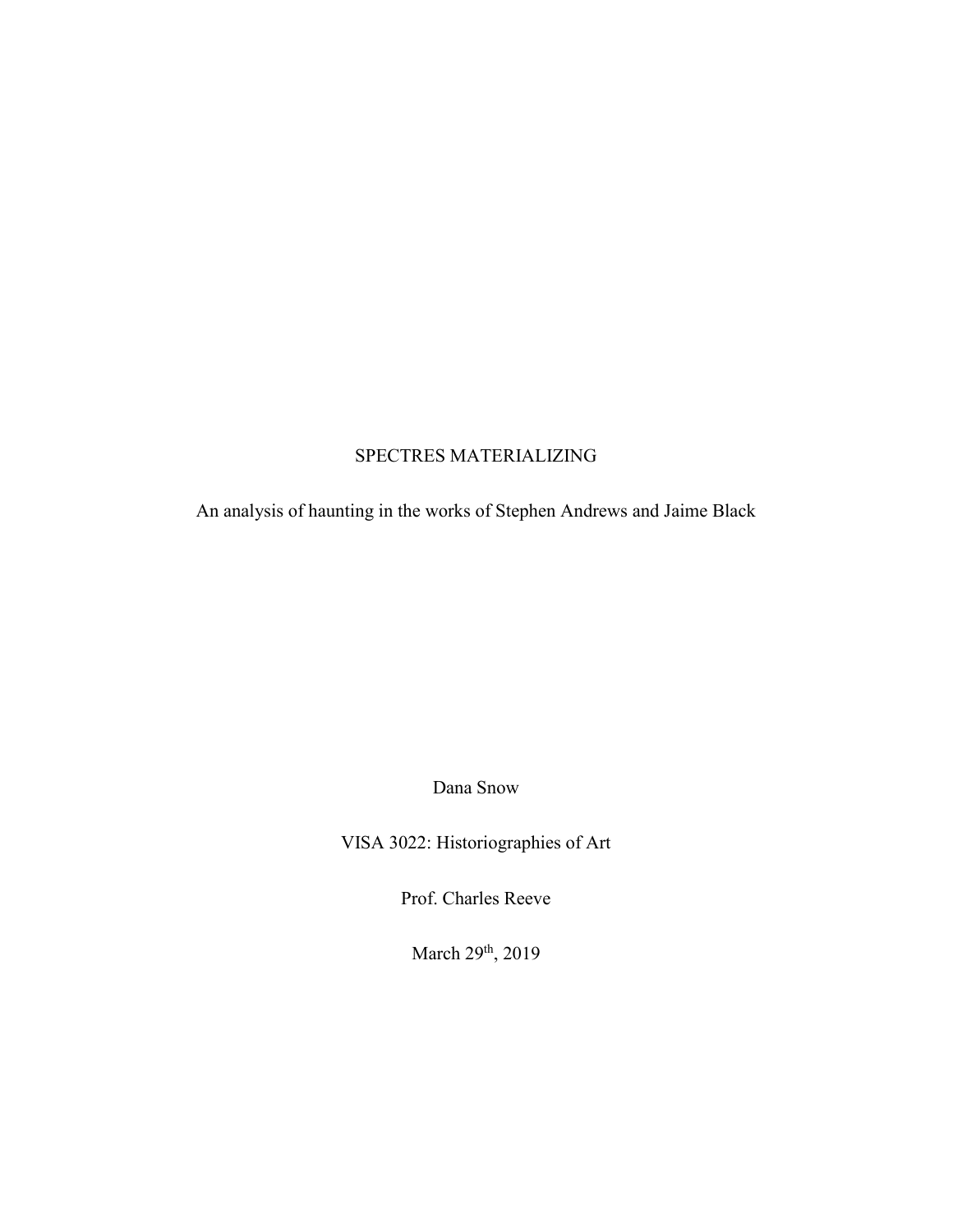At first glance, the two projects are strikingly different. In one, the dresses hang as shrouds: in galleries, off craggy architecture, flapping their ribbons in the southern winds of abandoned meadows. They invite us to imagine their inhabitors, yet their emptiness inhibits this exercise. The fluttering emptiness of each dress becomes an impasse; grief tinges at the edges of their scarlet hue. The other makes us distinctly aware of their subject. Although the details of the face are obscured by the binary nature of their engravings, there is a person behind every portrait – including a name attached. The obfuscation becomes a point of cognitive dissonance, and we must spend time with each subject to work out his details. A flash of a smile visible here, a bowtie there. They remain both present and unintelligible. What brings the two projects together is the undeniable presence of someone(s) lost, and at the projects' scale, a clamouring history of preventable death at the hands of a system that denied them personhood. Jaime Black's *The REDress Project* and Stephen Andrew's *Facsimile* are undeniably haunted by persons who have had their narratives forgotten. Both oeuvres endeavor to have their subjects haunt the artwork; ensuring they are not forgotten again.

Haunting exists as an affective aesthetic and political tool for those whose personhood is threatening to the dominant colonial and patriarchal ideologies of late-capitalist contemporary life. Seen in the unreachable qualities of the *REDress Project* and *Facsimile,* the haunting of an artwork grants a complicated existence to a subject that has faced the violence of appearing as a one-dimensional narrative, if appearing at all. Haunting is a mediation between the subject and the social structure, a materializing and mattering, a rally cry for a new way to existence, a threat ideology attempts to distinguish. It is an act of resistance that exists before what is to be resisted.

French post-modern philosopher Jacques Derrida has been considered the first propagator of haunting or – in his language – hauntology. A phonetic play in the French original text,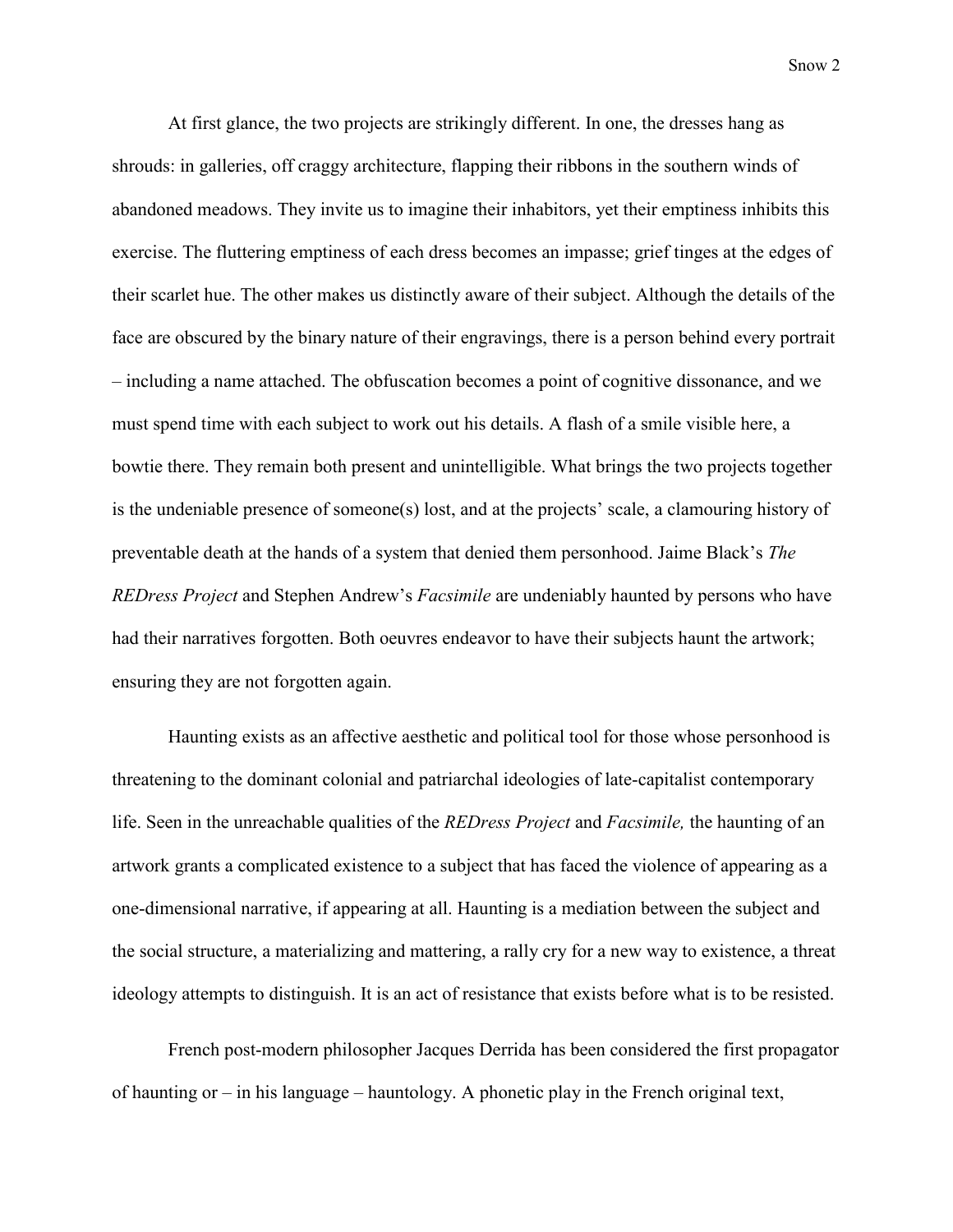hauntology *already exists* as a precursor to ontology; tracing its own edges before it was penned by Derrida. Conceived of in *Spectres of Marx,* hauntology was created as a factor of critique in Karl Marx's theory of use and exchange value. In *Capital,* Marx exposes the construct of the object possessing an inherent tie to its exchange value as a falsity of the bourgeoisie economic structure. Without this construct, the object is still under human governance. When the object enters the realm of the commodity, it rules the human social world.<sup>[1](#page-2-0)</sup> To Derrida, the object bears an unruly becoming under its own agency before its entrance into the sensuous. [2](#page-2-1) This is what it means to haunt.

Following Derrida, I am interested in not in the possibilities of haunting not as a spectre of the past, but an inherent and threatening becoming of the future. This idea has been taken up by later scholars as a framework from which to make persons who have been denied agency – and in turn, their own becoming under hegemonic colonial, patriarchal and homophobic ideologies – matter.

For scholars Angie Morill, Eve Tuck and the Super Futures Haunt Qollective, haunting takes the form of materializing marginalized Indigenous bodies as a form of resistance. For sociologist Avery Gordon, haunting is an undeniable visibility of absence from which one can make meaning. In explaining materialization as a political and aesthetic tool of haunting in *The REDress Project* and *Facsimile*, I will be taking these two theories in a firmer grasp: haunting is the materialization of a visible absence reanimated by the mourning of the viewer within the two works.

<span id="page-2-0"></span><sup>1</sup> Karl Marx, "The Fetishism of Commodities and the Secret Thereof" in *The Marx-Engels Reader*, ed Robert C. Tucker (New York: W.W. Norton & Company) 270-273.

<span id="page-2-1"></span><sup>2</sup> Jacques Derrida, "Apparition of the Inapparent" in *Spectres of Marx: The state of debt, the work of mourning* (London: Routledge Press, 1993) 188-189.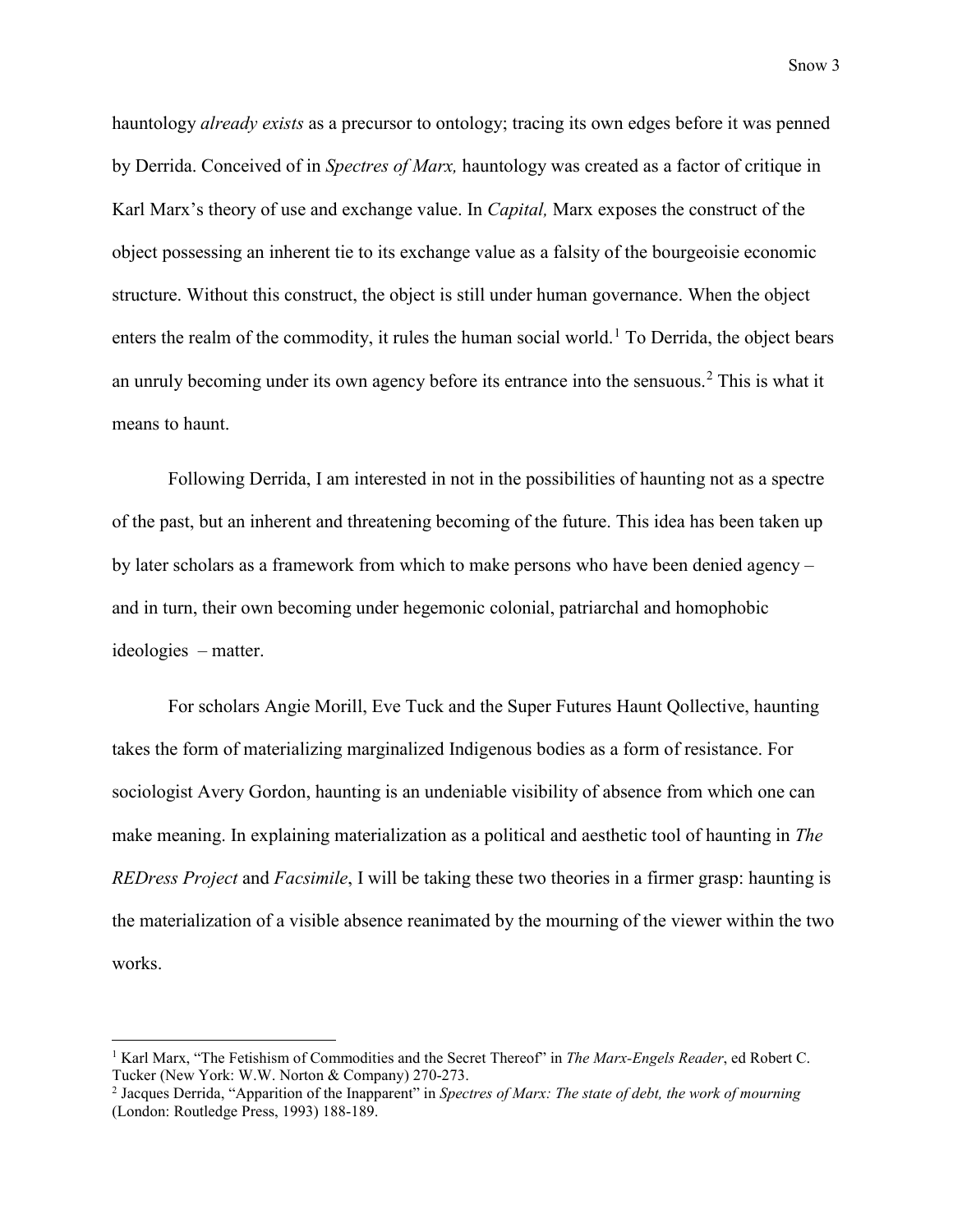Stephen Andrews' *Facsimile* addresses mattering through the opacity of memory in material. The absence of a formal figure becomes a vessel for the haunting subject – one that points to the viewer's own complicity in the spectre's erasure.

In speaking about *Facsimile,* it is important to first address the politics around the AIDS crisis in Canada. Government and healthcare officials refused to acknowledge the crisis in the country for years, resulting in the unbearable violence of state neglect. The epidemic was seen as a problem only affecting those in the United States; political mobilization was hindered by the rampant denial of the 1980s to early 1990s.[3](#page-3-0) *Facsimile* undertakes the expansive work of memorializing Torontonians who died of AIDS complications during these years. The project spans three years of reported AIDS related deaths in Toronto's biweekly queer newspaper *Xtra!,*  beginning in 1990*.*

The work itself is composed of rows of encaustic images depict photographs from the publication's obituary section.<sup>[4](#page-3-1)</sup> They stretch across the gallery like soldiers names engraved into war memorials. Each portrait is carved from graphite layered over beeswax, encased in acrylic emulsion. They stand as monument in a world that allowed for AIDS related deaths to become pandemic. The portraits themselves are Andrews' attempts to "hold open a space" for bodies that no longer mattered.[5](#page-3-2)

The process of materializing a purposeful neglect can be seen twofold in *Facsimile*: the portraits' fabrication and their reception. Obfuscation of form becomes integral to each portrait. The image's degradation results from its binary translation of a photograph through fax

 $\overline{\phantom{a}}$ 

<span id="page-3-0"></span><sup>3</sup> Hazelle Palmer, "AIDS Committee of Toronto: Thirty years after confronting an epidemic" *The Toronto Star*  (Toronto: ON), Aug. 20, 2013.

<span id="page-3-1"></span><sup>4</sup> Stephen Andrews, "Video Visits: Stephen Andrews on Facsimile" YouTube video, 6:03, posted by

<sup>&</sup>quot;OakvilleGalleries" July 8th, 2008. https://www.youtube.com/watch?v=1A-gihlUBdY.

<span id="page-3-2"></span><sup>5</sup> Stephen Andrews, "Video Visits" Ibid.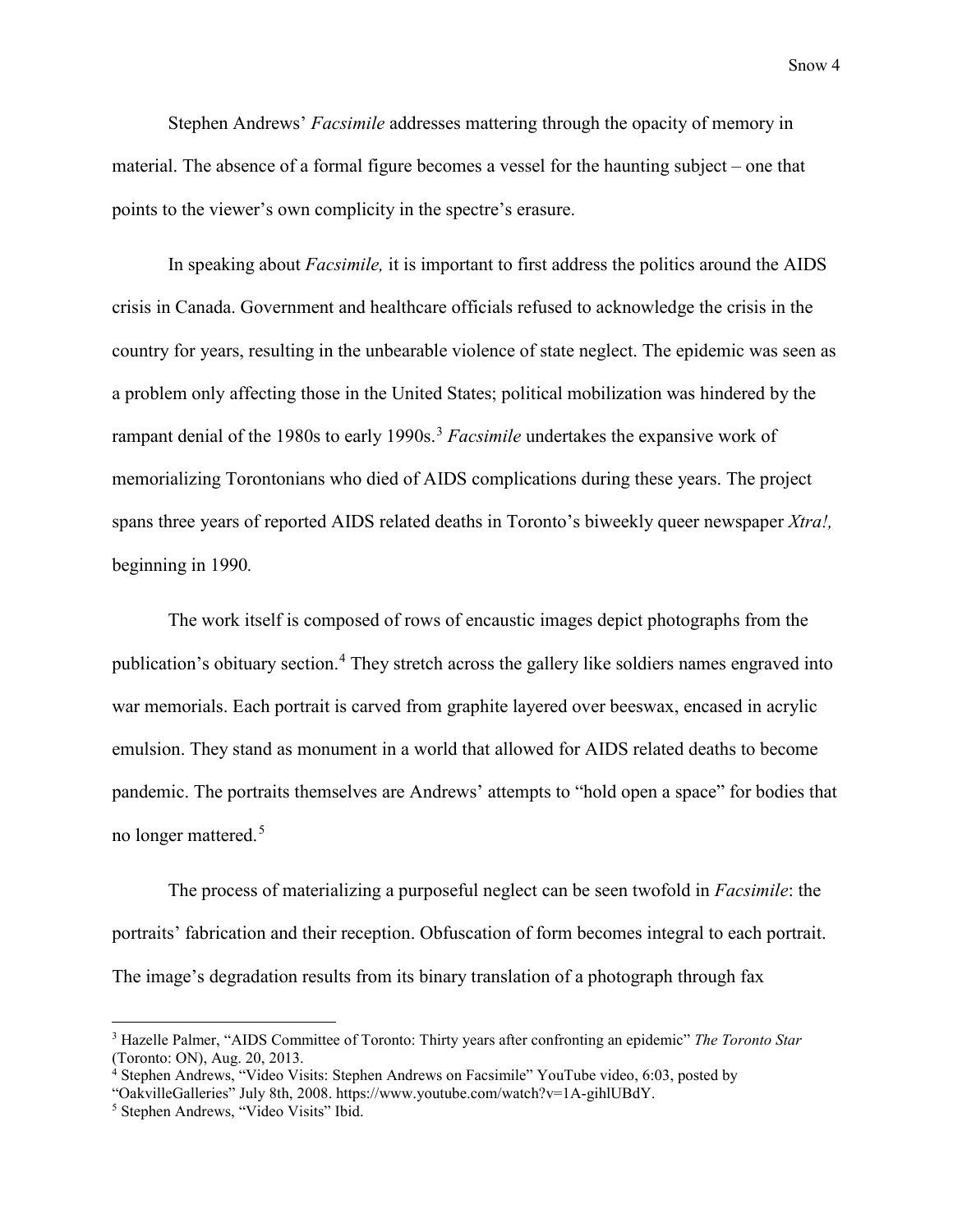duplication. In speaking about his work, Andrews has cited the "forgetting technology" of the fax machine to be seminal in understanding the emotional weight inherent in the portraits.<sup>[6](#page-4-0)</sup> The act of engraving into the beeswax underlaying the portrait's graphite in the choppy, unforgiving manner of the fax machine speaks to a literally to carving out a space for a body that degrades over time. Each subject's spectre is encased in the malleable forms of soft beeswax; in the mode of machinic memory. The mass of untouched graphite in each image allows for a certain agency of the depicted. In the abstraction of the extensive installation each negative space begins to speak to the next. The work does not only "hold a space" for a singular subject and narrative, but for a populace that had been consistently ignored and belittled by a politic unwilling to see its presence.

Andrew's choice of abstraction engages with the complicit disremembering of its beholder. *Facsimile*'s imagery threatens the political mattering of grievable bodies; each portrait is on the edge of becoming, of mattering. And yet, the use of black negative space connotes an affective inaccessibility. The mind of the viewer must work to fill in the negative spaces of the pieces, with no other information than the subject's name from which to build. The queerness of the unknown becomes a space as important as the details revealed in each image. To use the words of Avery Gordon, *Facsimile* becomes the visual manifestation of seeking a "shape described by absence."[7](#page-4-1) Mourning this absence Haunting takes shape materially and psychologically in *Facsimile,* with its forms of irretrievable absence allowing for the shape of becoming in Andrews' subjects.

<span id="page-4-0"></span><sup>6</sup> Ibid.

<span id="page-4-1"></span><sup>7</sup> Avery Gordon. "Her shape and his hand." *Ghostly Matters: haunting and the sociological imagination*. (Minneapolis, MN: University of Minnesota Press, 2008). 4.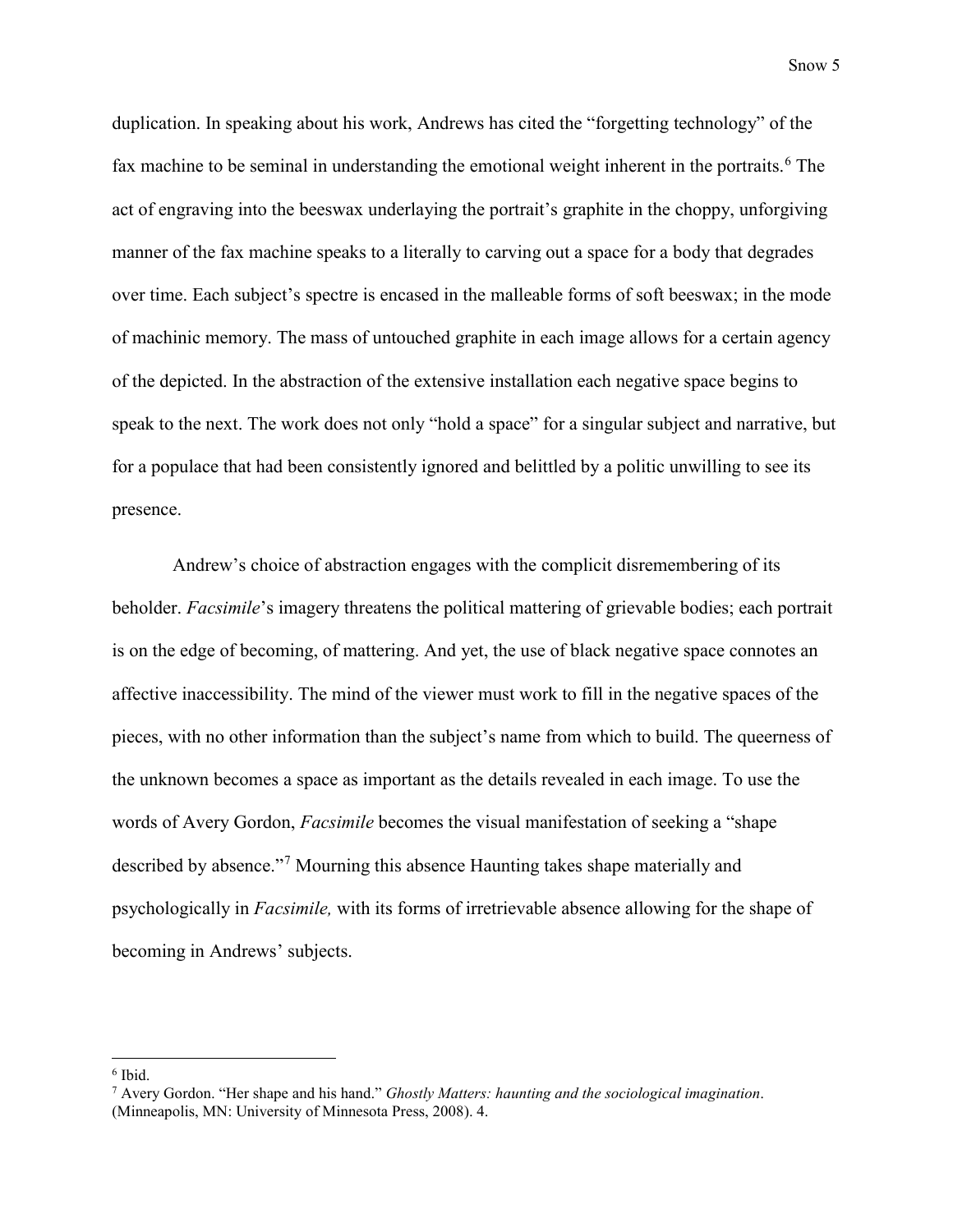Absence finds its material becoming in *The REDress Project* in a more confrontational manner. To redress can be defined as to remedy or compensate for an unfair or unjust situation. *The REDress Project* is not a remedy or compensation; it is the deliberate outline of unbearable violence against Indigenous women and two-spirited peoples that has yet to be rectified. Like *Facsimile* the project stands to monumentalize narratives of a minoritarian group whose narratives threaten the dominant structures of colonial, heteronormative patriarchy – it exists as a call towards decolonization, a possibility for an alternate structure, but also a warning to those who allowed for the violence in the first place.

Morill et. al present a view of haunting as the ever-present company of Indigenous peoples on lands that had been stolen from them through the speech of Chief Seattle as follows:

There is no place in this country where a man can be alone. At night when the streets of your town and cities are quiet, and you think they are empty, they will throng with the returning spirits that once thronged them, and that still love those places. The white man will never be alone...The dead have power too.<sup>[8](#page-5-0)</sup>

It is this haunting that the red dresses hanging before public institutions incites. The material haunting introduced in *Facsimile* extends in *The REDress Project* to a political platform: the work first took place as a call to political action in public spaces such as York University and the Manitoba Legislature before manifesting within gallery spaces. The act of "putting on the red dress" in mourning, anger and action becomes completely accessible in their installation – where *Facsimile* requires a complex analysis to unpack, *The REDress Project* immediately draws an affectual connection to the empty dress in the viewer. The dresses deliberately hang above

<span id="page-5-0"></span><sup>8</sup> Angie Morrill, Eve Tuck, Super Futures Haunt Qollective. "Before Dispossession, or Surviving It." *Liminalities: A Journal of Performance Studies* 12, no.1 (2016): 4-5.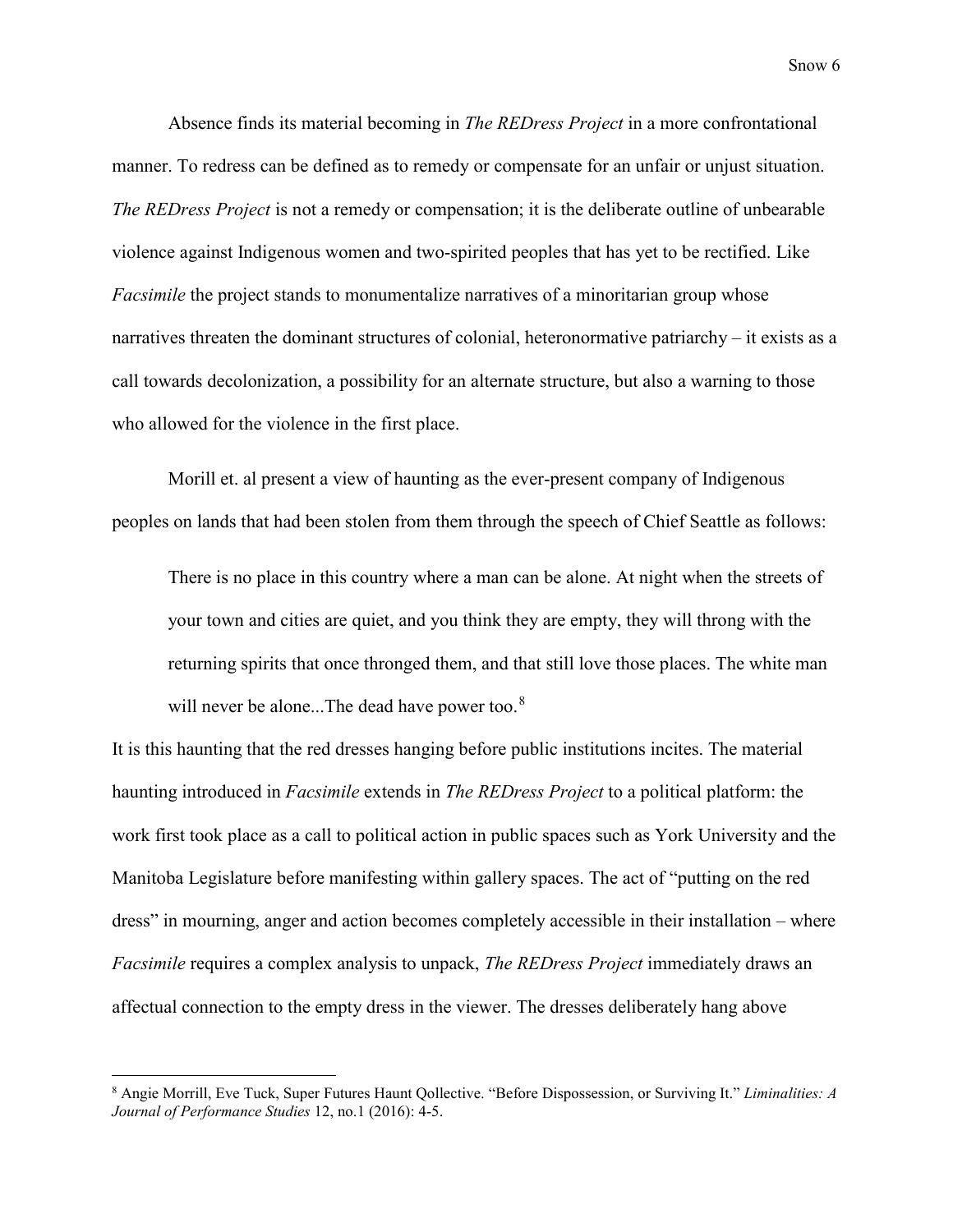standing level in installation; just high enough for the viewer to believe they are being watched. Each garment is cut differently from the next, evoking differing ideas around who may have worn them. Crimson hues unite them, returning their beholding to the violence that incited the project. As project organizer Kanisha Brown-Bear states: "Red is such an important colour to our culture, it's part of the four colours [of the medicine wheel], it's the colour of blood, it's something that ties us all together."<sup>[9](#page-6-0)</sup> From the boundedness that the colour red exhumes, a subject who haunts the garment appears and the viewer is drawn in to mourn them.

When reviewing the project's situation at York University, Elizabeth Brulé speaks to the involvement that occurred on campus nearly immediately: the installation of the dresses alone formed a network of Indigenous and non-indigenous peoples working toward the larger goal of decolonization, along with speakers who worked to fill up the red dresses at the opening ceremony of the work.[10](#page-6-1) Undoubtedly, the affect of the mourning dresses pulled these networks together for the purpose of a potential becoming.

*The REDress Project* stands opposed to *Facsimile'*s material obfuscation – rather than using abstraction to haunt into a becoming, *The REDress Project* uses its pure absence to make a mass existence visible. Truly embodying Derrida's definition, the bodies the red dresses once contained haunt the viewer without an entrance into the sensuous possible. At the risk of overusing Avery Gordon's adage, *The REDress Project* works specifically to make absence visible. Delicately fluttering dresses make invisibility matter, a direct attack on the purview of Canadian politics and legislature.

<span id="page-6-0"></span><sup>9</sup> Kanisha Brown-Bear, "The REDress Project: York University" Youtube video, 0:59, posted by "YorkU Student Life" March 1, 2018. https://www.youtube.com/watch?v=b4OjrHJgQYY

<span id="page-6-1"></span><sup>&</sup>lt;sup>10</sup> Elizabeth Brulé, "The REDress project: Casting an indigenous feminist worldview on sexual violence prevention and education programs in Ontario's universities" *Studies in Social Justice* 12 no.2 (2018). 339.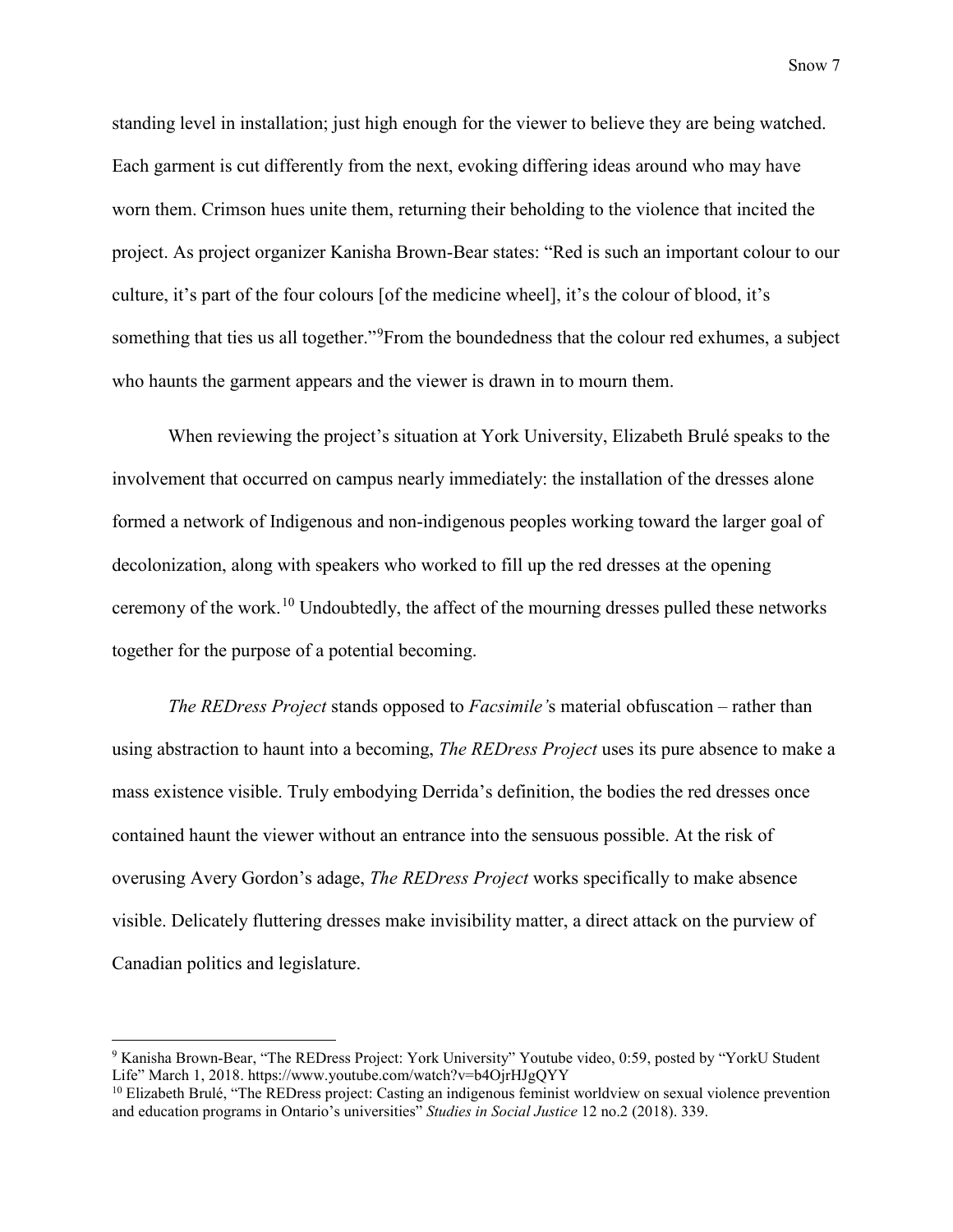Haunting is a phenomenon that allows for a manifested presence of the purposefully absented. *Facsimile* and *The REDress Project* allow for a spectre to appear in the space that is left for them. Abstraction in *Facsimile* and corporeal absence in *The REDress Project* the haunting subjects move from their former place in the periphery to the central visual plane. The works materialize forgotten bodies through their calls to action, forcing the viewer to bear witness to a becoming that upsets a preconceived notion of governance. The collective mourning that each work allows becomes a space for spectres to materialize, to call out to their witnesses. As Eve Tuck so elegantly articulates: "Haunting… is the relentless remembering and reminding that will not be appeased by settler society's assurances of innocence and reconciliation."<sup>[11](#page-7-0)</sup> *Facsimile* and *The REDress Project* threaten Canada's understanding of its own history and future by spectres of the past becoming ungovernable, telling their stories through artists with an unflinching eye. We are haunted by the stories we suppress. *Facsimile* and *The REDress Project*  force us to acknowledge the spectres that we refuse to see.

<span id="page-7-0"></span><sup>&</sup>lt;sup>11</sup> Eve Tuck and C. Ree, "A Glossary of Haunting" *Handbook of Autoethnography*. Eds Stacey Homan Jones, Tony E. Adams, Carolyn Ellis, (Walnut Creek, CA: Left Coast Press, 2013) 642.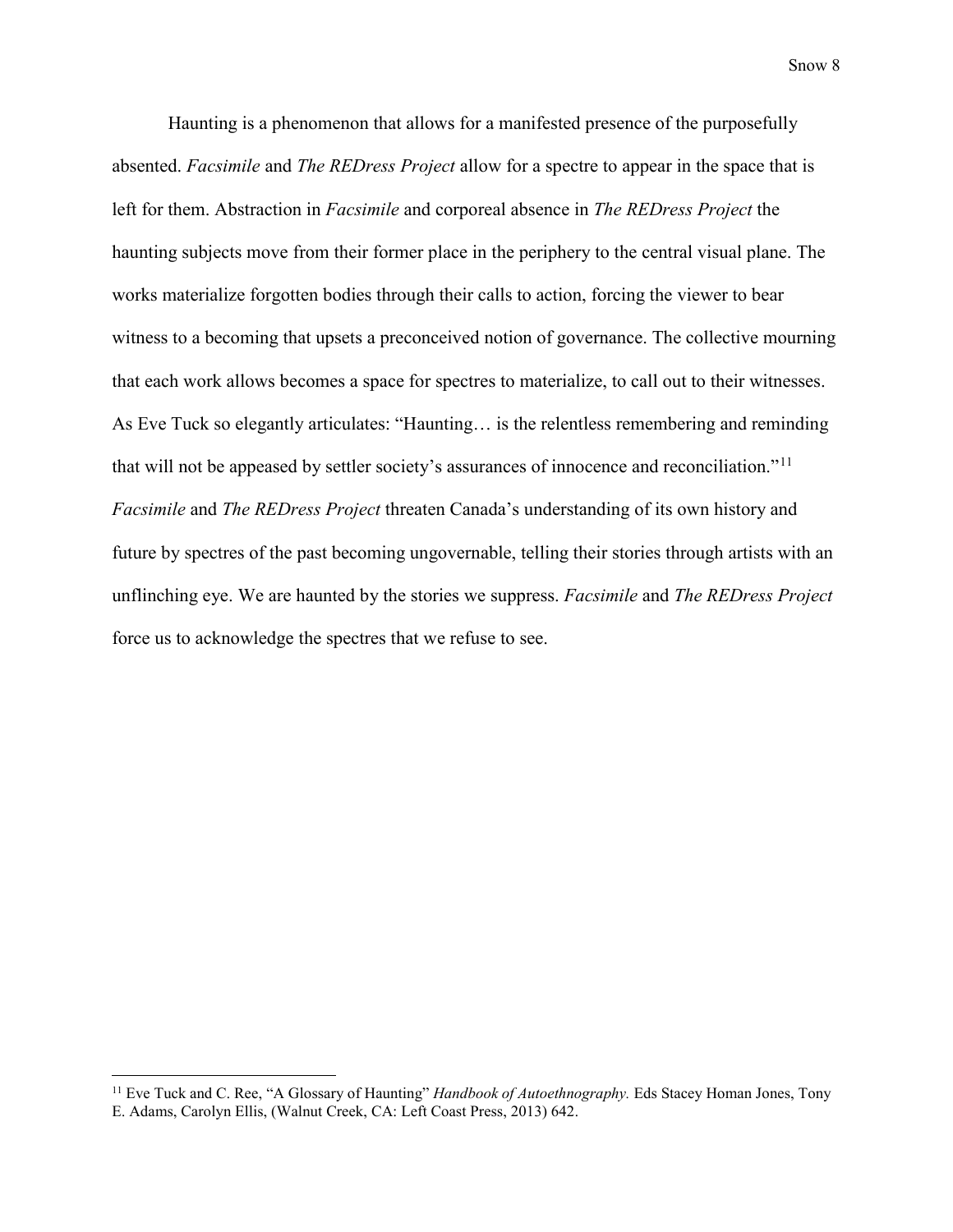## Notes



Stephen Andrews, *Facsimile Part II,* 1991,

Graphite, beeswax, oil, Rhoplex, plywood, mahogany paper piano roll

62 x 54'

Oakville Galleries

<http://www.oakvillegalleries.com/collection/details/78/Facsimile-Part-II>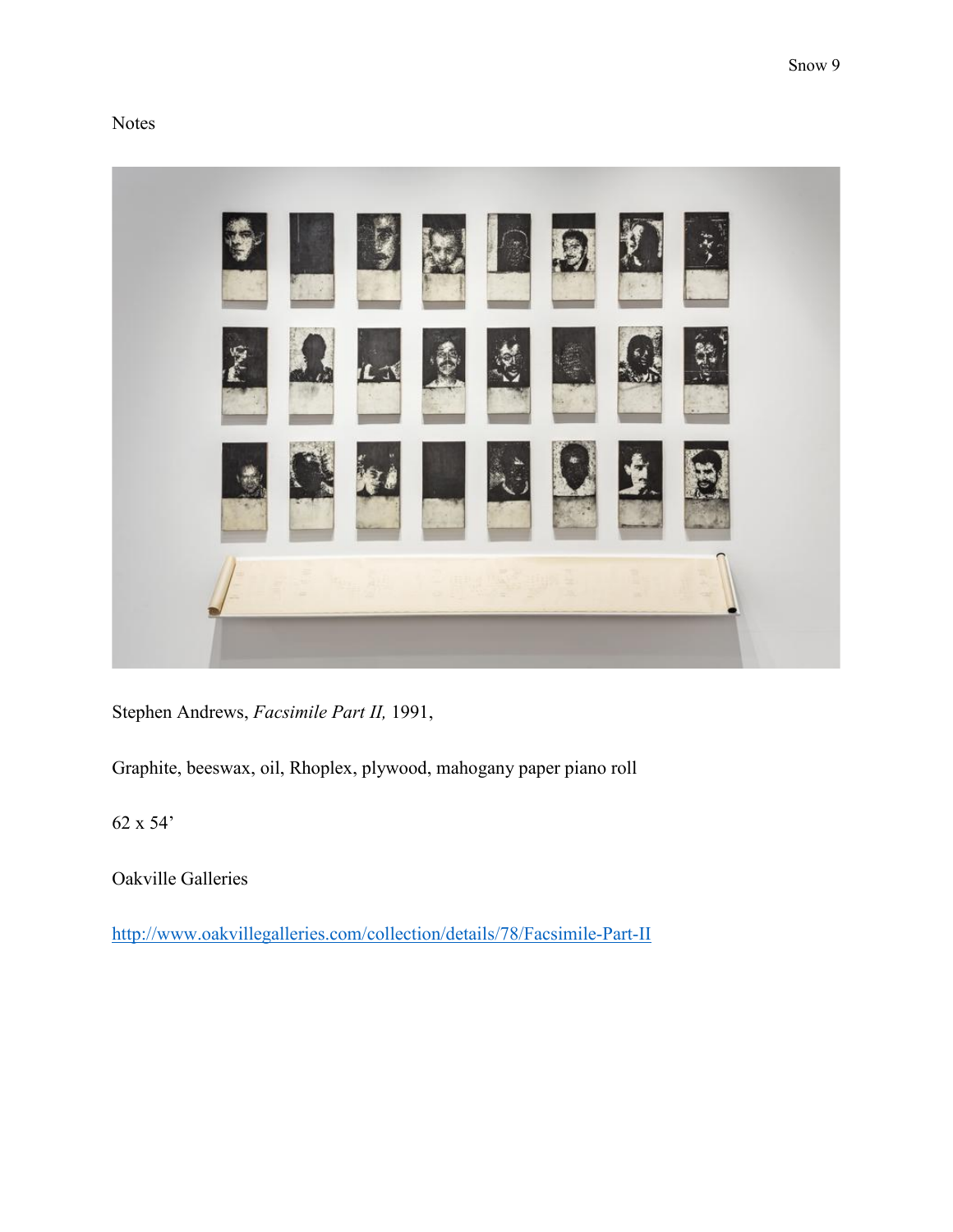

Stephen Andrews, *Facsimile Part IV* (detail, Tim Jocelyn)*,* 1992-1993

Graphite, beeswax, oil, Rhoplex, plywood, mahogany paper piano roll

6 x 18'

Oakville Galleries

<https://visualaids.org/artists/stephen-andrews>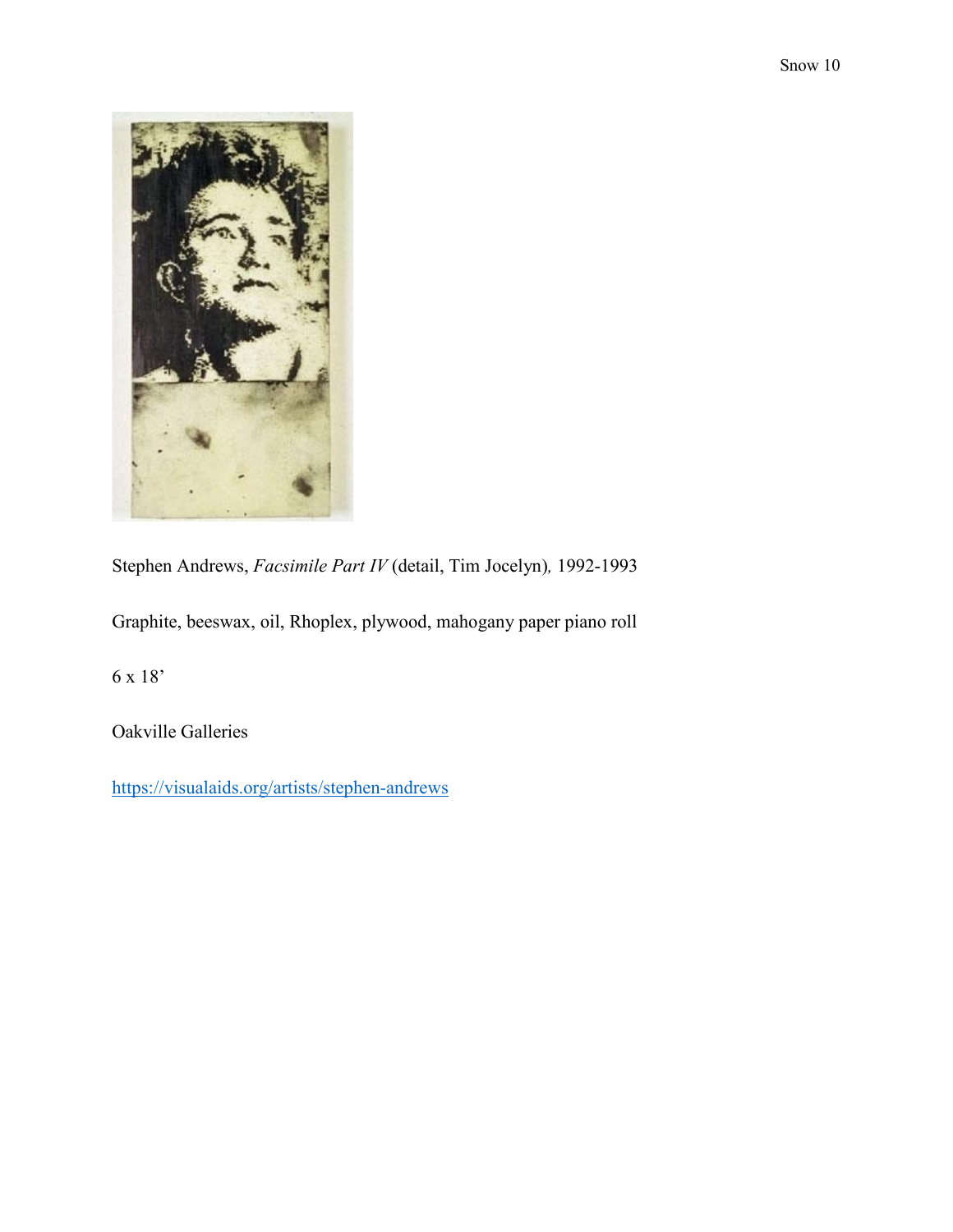

Jaime Black, *The REDress Project* (installation at York University), 2018.

Various donated red dresses

Dimensions unknown

Property of the artist

http://www.redressproject.org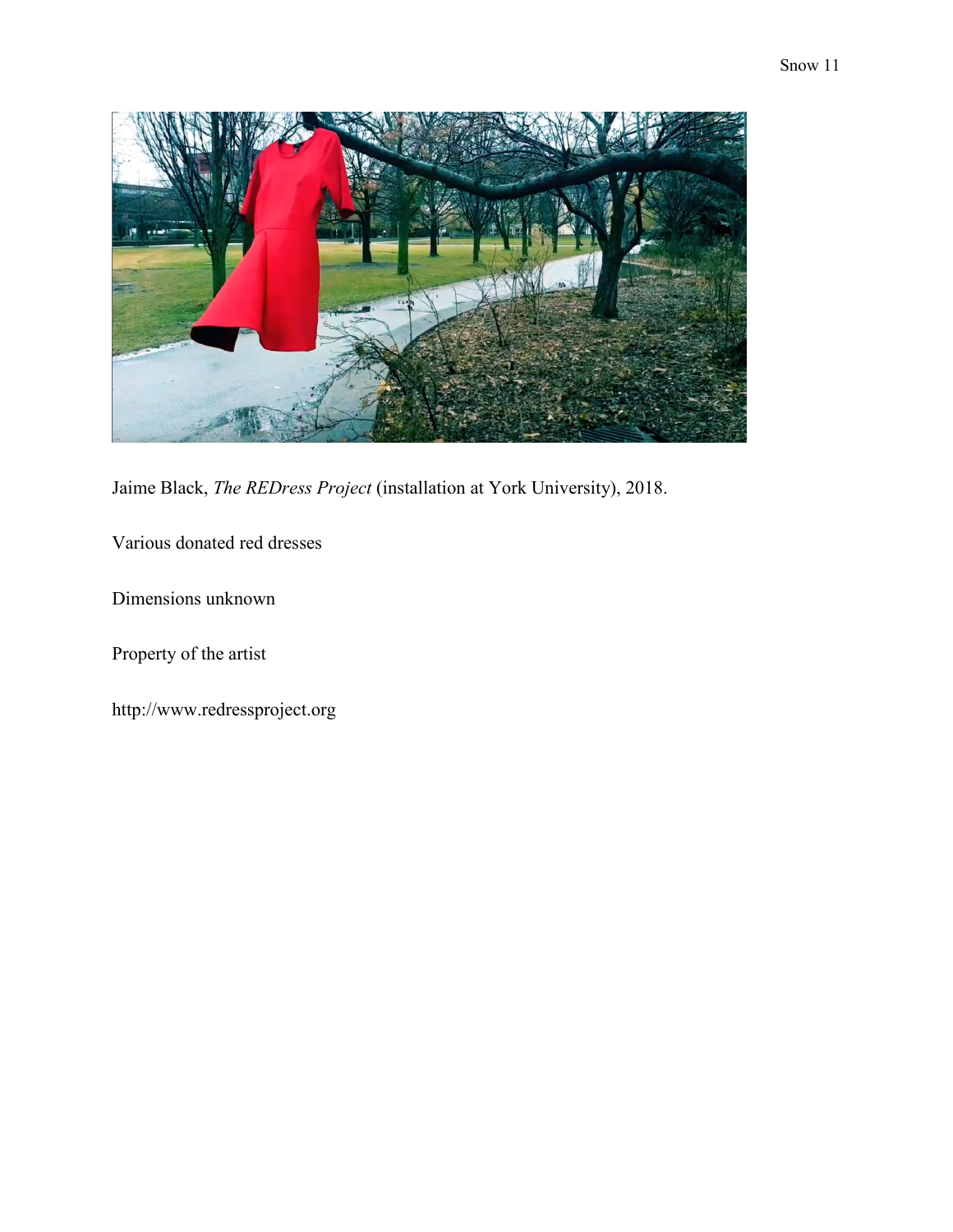

Jaime Black, *The REDress Project* (installation at York University), 2018.

Various donated red dresses

Dimensions unknown

Property of the artist

http://www.redressproject.org